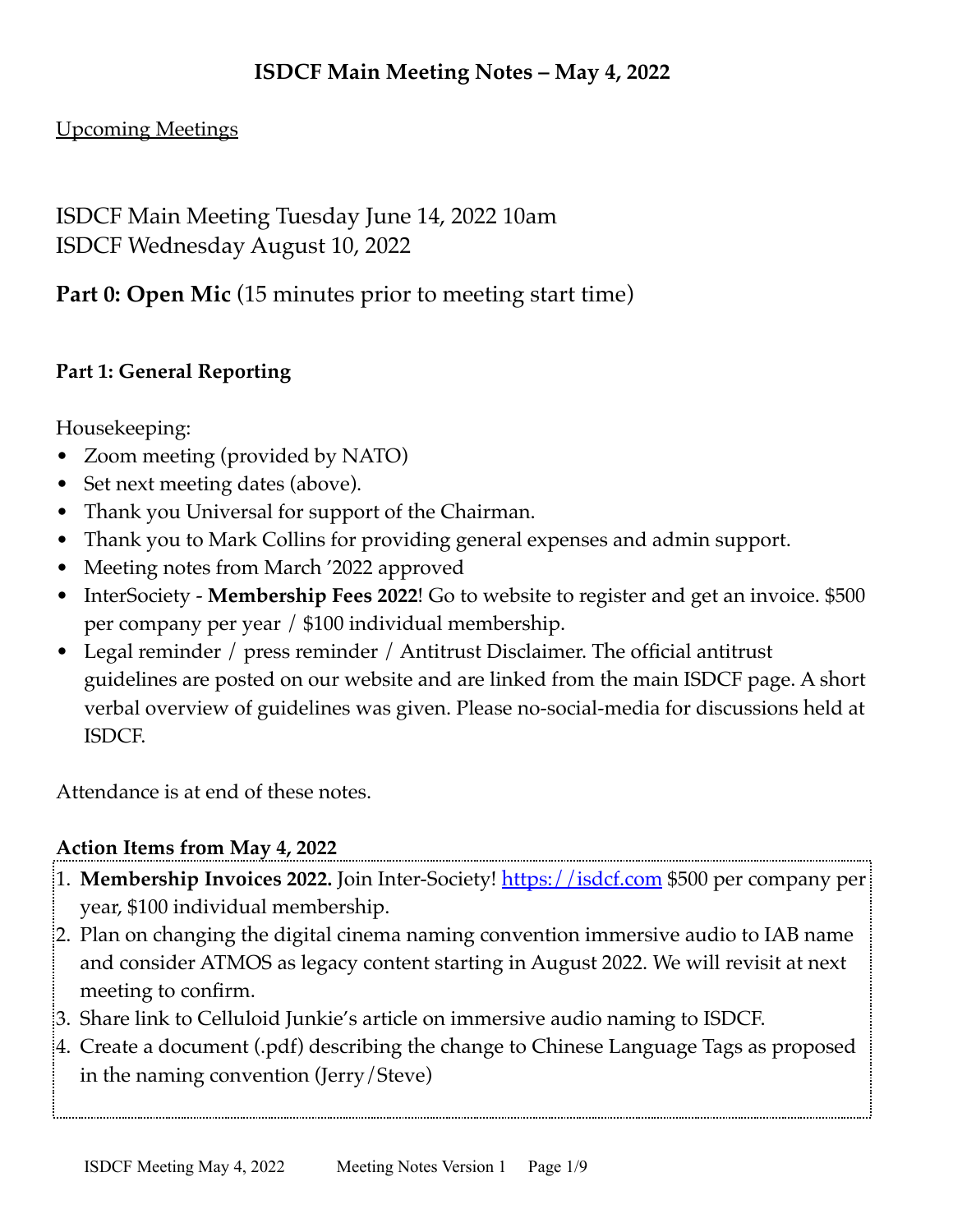#### **CinemaCon 2022**

===

Good conference.

A number of covid cases came home from CinemaCon, NAB and/or the NFL Draft… "What happens in Vegas comes home with you…"

ISDCF/EDCF held a short Zoom call from the show floor. Lightly attended.

Chairmans Overview of CinemaCon (from ISDCF's perspective). Felt like a "normal" conference. About 80% attendance from 2019 - 3,000+ attendees. Having NAB/CinemaCon at same time was challenging for many participants and delightful for others.

The Tech Show was better than 2021, but still lightly attended and in one opinion, fewer new technology products were being shown. One comment was that many companies are showing in suites, not on the floor.

Chairman expressed concern about the number of high performing staff that are moving out of area to be more virtual contributors and not having their availability to be mentors for the next generation of contributors.

ICTA had a great session on what else can you do in the Cinema Space - great ideas based on family entertainment centers to Marcus's "The Wall" for big screen sports viewing.

Chairman didn't see much (anything) about LED walls.

Open captions seem to be moving forward and the landscape has changed in the availability for closed caption devices. (The USL closed caption devices are now under MIT's umbrella.)

Other comments: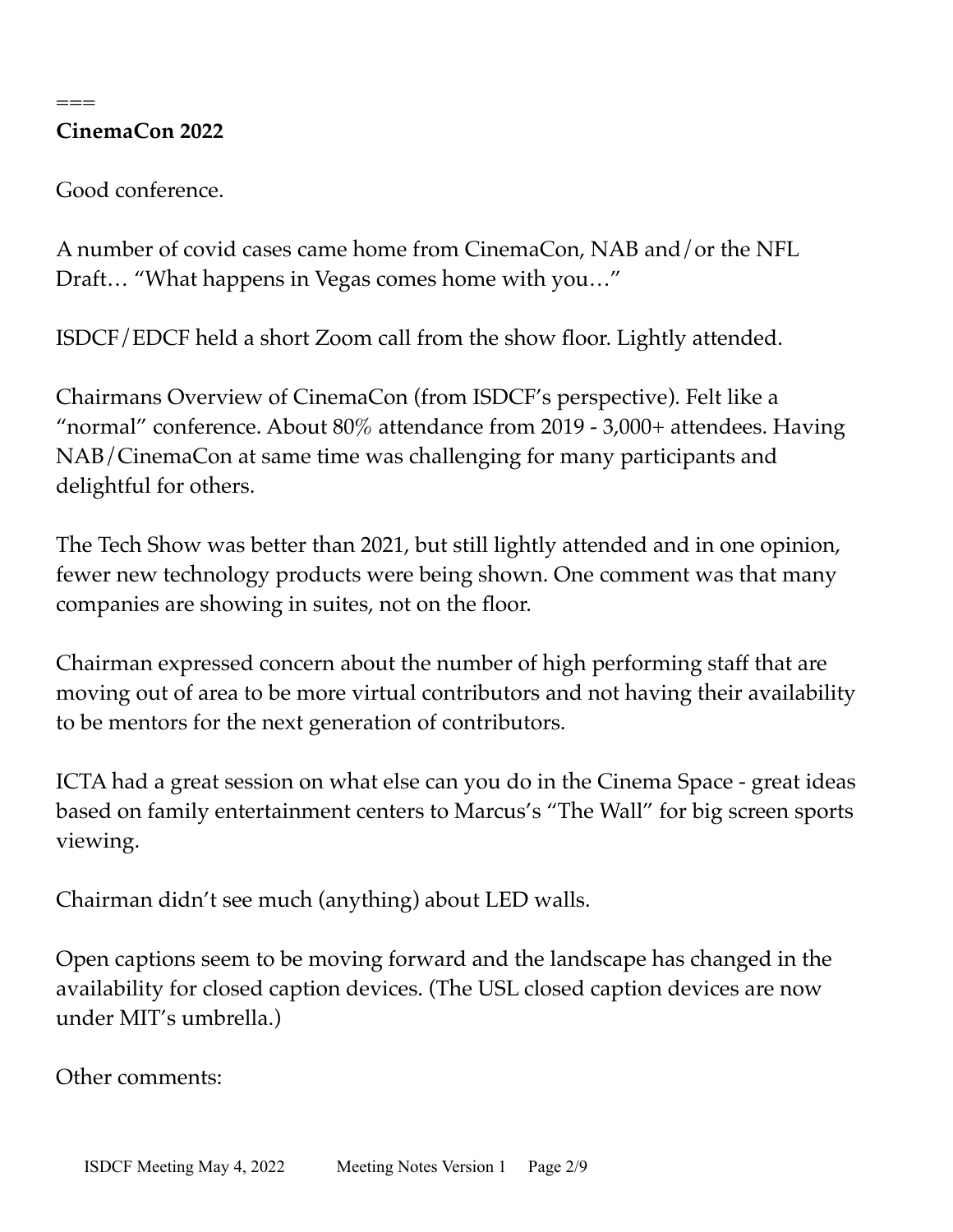The "popcorn" show was doing well! This may be a better indication of the health of the industry.

More software services being shown this time…

Many were expressing interest in premium experiences (fancy seats, side lights) to make it feel more unique and special.

Future of Cinema Conference as part of NAB: The MSG sphere technology was presented - amazing what you can do with \$2+Billion dollars. Ideal outdoor viewing distance: 1/4 mile.

#### === **The Cinema Foundation**

The "Cinema Foundation" made a high level introduction of the Foundation at a Wednesday morning presentation. It appears to be still under formation and much will be determined over time.

Comments include: Hard to figure out what the foundation is since they have so many goals and initiatives. Seem challenging to do them all and desire to understand the priorities of the Foundation. Concerned that if priorities are in staffing direction, would there be sufficient support for technology (as an example).

===

### **ISDCF and InterSociety future**

There are changes coming for the administrative organization of ISDCF. We are exploring a number of options. A few key goals are: 1) keep the style of ISDCF without significant change in mission/style and 2) goal for self-sufficiency reduction of a few companies for support of the organization.

InterSociety has been reduced to a single mission - maintaining ISDCF. The next steps would be to consider how to maintain ISDCF in the future. We are expecting a formal offer from The Cinema Foundation to support ISDCF and it will be considered, but it's not a done deal. We are going to carefully consider all options.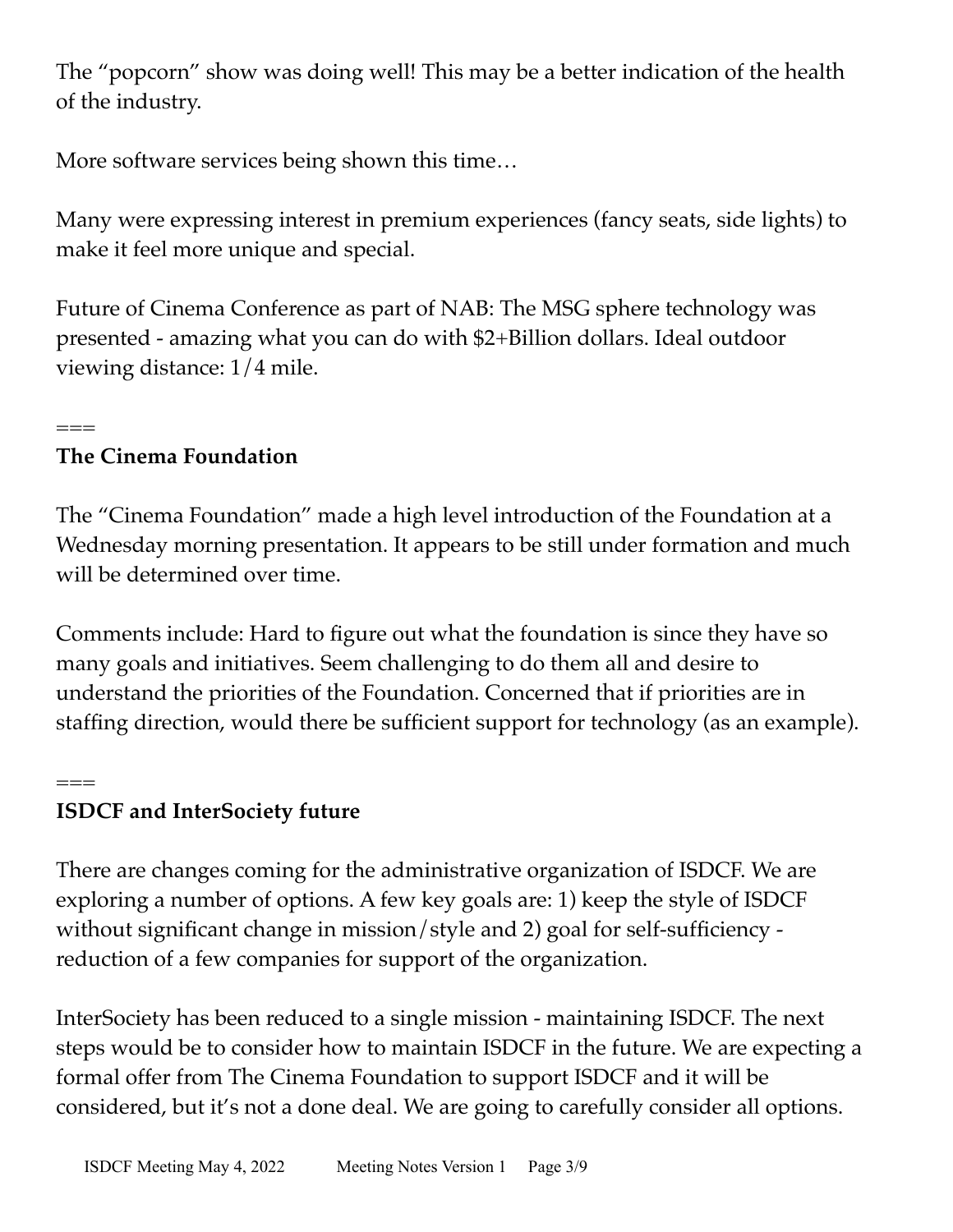ISDCF has sufficient resources that we have many months to make a decision. No rush.

One comment was made that having a diversity of organizations funding efforts may be beneficial. It is essential that current and future studios are involved in the organization going forward. The current support of ISDCF (in terms of participation), we need to make sure this remains a key aspect of the future. ISDCF needs to remain open to all participating in the cinema industry.

Other similar groups (like IMF Users Group) are facing similar issues. The good news is that it is much easier to have these organizations in the time of Zoom and on-line tools to connect the world. We need to re-think the best way of re-inventing the structures. To be successful the groups need either a very generous sponsor, a funding mechanism and a dedicated leadership. For ISDCF and IMF Users Group the leader is partially funded for specifically this activity.

ISDCF could be self funded. Intersociety's board has vacancies right now. Others are invited to join to help guide the planning over the next few months.

We need your money!! Please consider joining InterSociety with a membership!

## **Immersive Audio**

**===**

DTS made an announcement at CinemaCon that they were rolling out IAB-enabled rendering solutions. GDC was demonstrating playback of this solution. There are some issues with some studios wanting to support IAB and others continuing to support DTS-X content. (Note: Upgraded DTS systems will play both DTS-X and IAB bitstreams.)

IAB will play back on *upgraded* DTS-X systems that are currently 16 channel solutions, most of which are located in China/India. There are some systems that require a hardware upgrade, but these are mainly the early installations at larger locations.

DTS expects all US sites to be upgraded in about 6 months.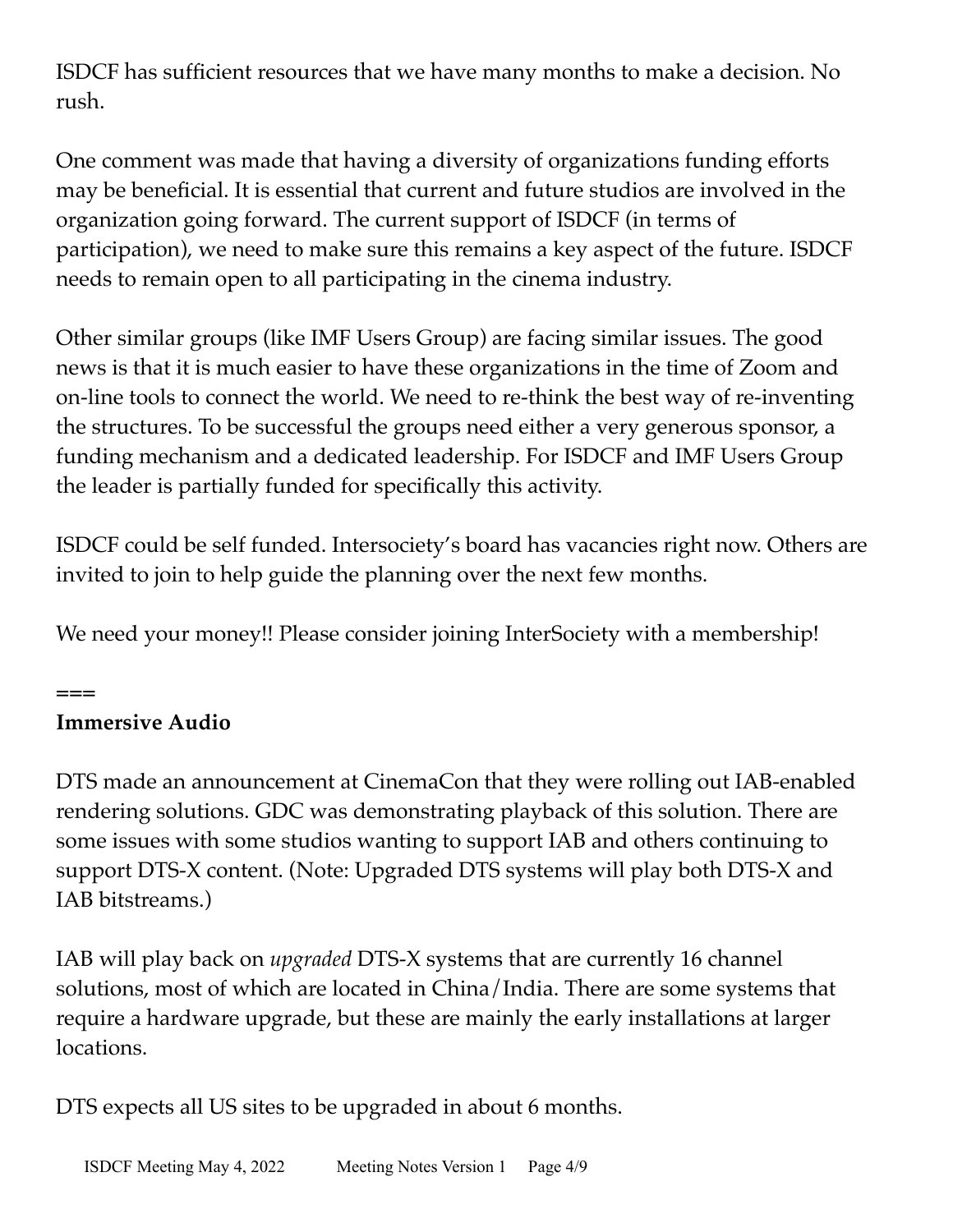Current situation: There are IAB and DTS-X mixes being released at this time. The long term goal is for a future to release only IAB mixes.

There is additional concern about standards being made in China, possibly a different set of immersive audio standards than for the rest of the world. Perhaps we have members of ISDCF that could help understand the situation and could help us drive to a single world-wide standard (SMPTE).

ISDCF's Digital Cinema Naming Convention (DCNC) currently is being used for automation in the field. In particular the SMS systems that are connected to *Dolby systems or Barco systems* will need to be re-tooled to read the IAB/Atmos in both the CTT (content title text - AKA the human readable naming convention) and the metadata.

There doesn't seem to be any issue with changing the text on the DCNC site for CTT to reflect ATMOS is out of date and IAB is now the preferred name. We can change the DCNC website at anytime and will help make the transition. This does not imply that all content would be "forced" to release content with the IAB name. It's a convention, not a standard! And the site will continue to define ATMOS since that is in legacy content.

There is a planned article to be posted to Celluloid Junkie on this topic of naming conventions with IAB/ATMOS. A link to that article after publication will be shared to ISDCF.

So we are going to give folks a head's up that we plan to change the DCNC site to reflect the use of IAB starting in August 2022 (two meeting cycles from now). Let the comments come in!

The usual question: Has anyone implemented new features in IAB devices that others have implemented that need to be part of an IAB profile 1? (Nope)

#### **Frame Rate Testing**

**===**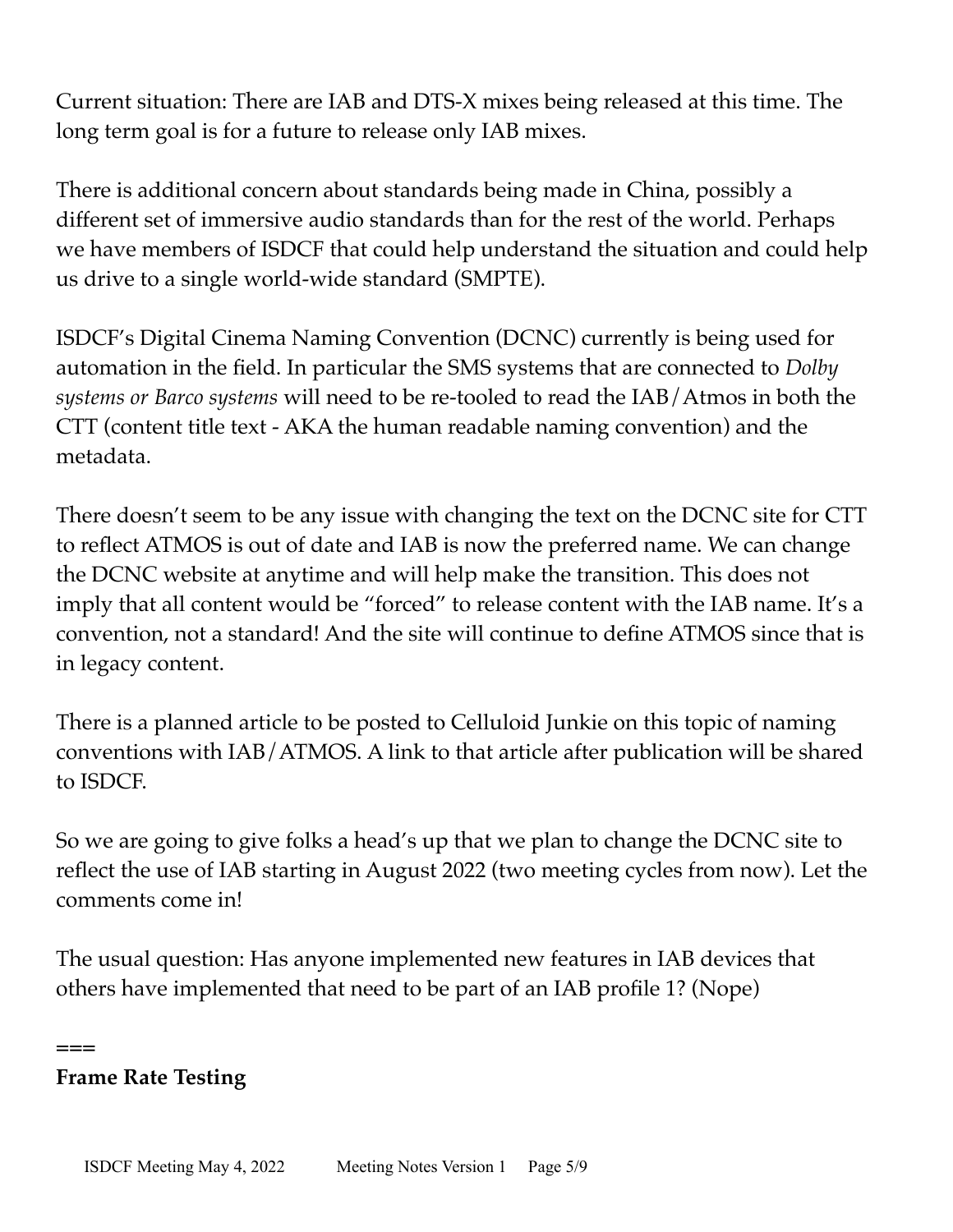Is a license needed to play 3D48-2K (i.e. 96fps delivery)? SOME (not all) need a special license.

You can get copies of test material running at 3D48-2K from Steve LLamb - it's the same content that was used at an earlier ISDCF plugfest in anticipation of other high frame rate releases years ago.

## **Naming Convention / Display issues**

===

Updates to languages? Chinese Language Description - what is being used in the field? (This used GitHub to identify the issue - GitHub issue submission is a great way to identify/document issues.)

Hans & Hant entries should always be picture-and-text-only. I'm only adding missing 4-letter tags that are non-controversial and easy to construct (ZSxx & ZTxx).

Other frequently used but missing candidates aren't included in this PR, like:

- cmn-CN Chinese, Mandarin, China mainland (re-dubbed Mandarin audio, different from the original Mandarin audio)
- nan-TW Chinese, Min Nan, Taiwan (this is what people actually call *Taiwanese* in real life, but not recommend as critics say it weakens other dialects' position in Taiwan; studios simply use NAN right now)

For changes of this type (not routine / correction) it may help to create a .pdf of the details for circulation. One studio asked for a description that could be used for circulation to others within that studio.

The current change is designed to help in mastering to specifically identify the dialect being used to create Chinese versions.

Attached is a .pdf with a description of the changes.

#### === **SMPTE update**

429-20 Ballot ends today. 428-22 2 week review pre-FCD ballot just went out.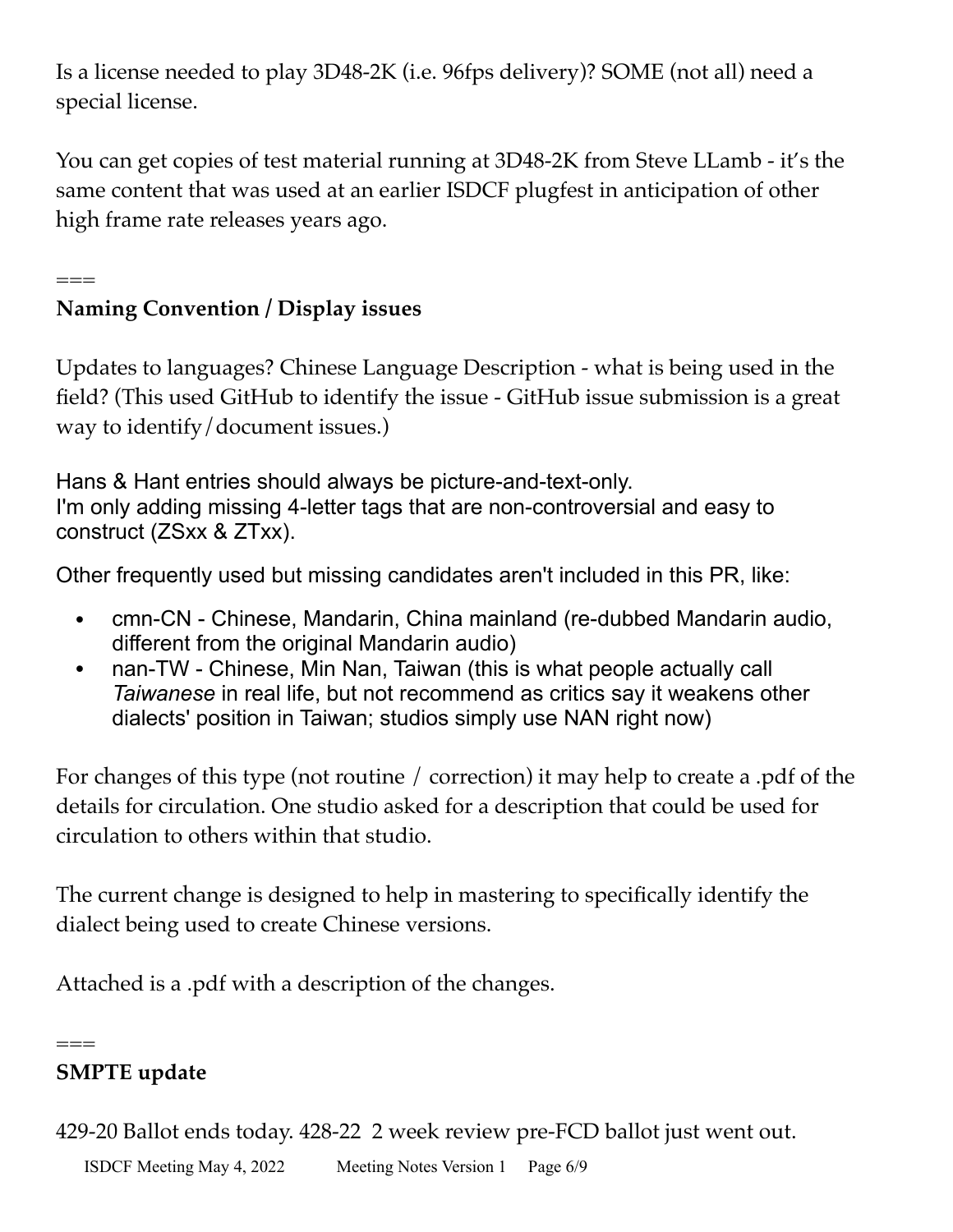430-17 published. 430-14 in queue to publish.

428-7 subtitles closed. (Not enough participants.)

TC-36 new liaison in place (Mike Doland)

 $=$ 

**Updated Test Package**

LOTS OF WORK NECESSARY!

The high priority is for IAB content (walk around the room).

 $=$  $=$  $=$ 

**===**

**===**

 $=$  $=$ 

## **ISDCF Terminology Document**

There is a need for a simple get-you-up-to-speed tutorial for new employees in theaters. Staff turnover is taking a toll on getting experienced folks in the field. We can use new content (video/YouTube/tiktok) style.

# **Website and IT updates**

All good. More Facilities and Studios have been added.

The system is working (error introduced, detected, then corrected)

# **EDCF Update**

Nothing to report.

## **DCI update**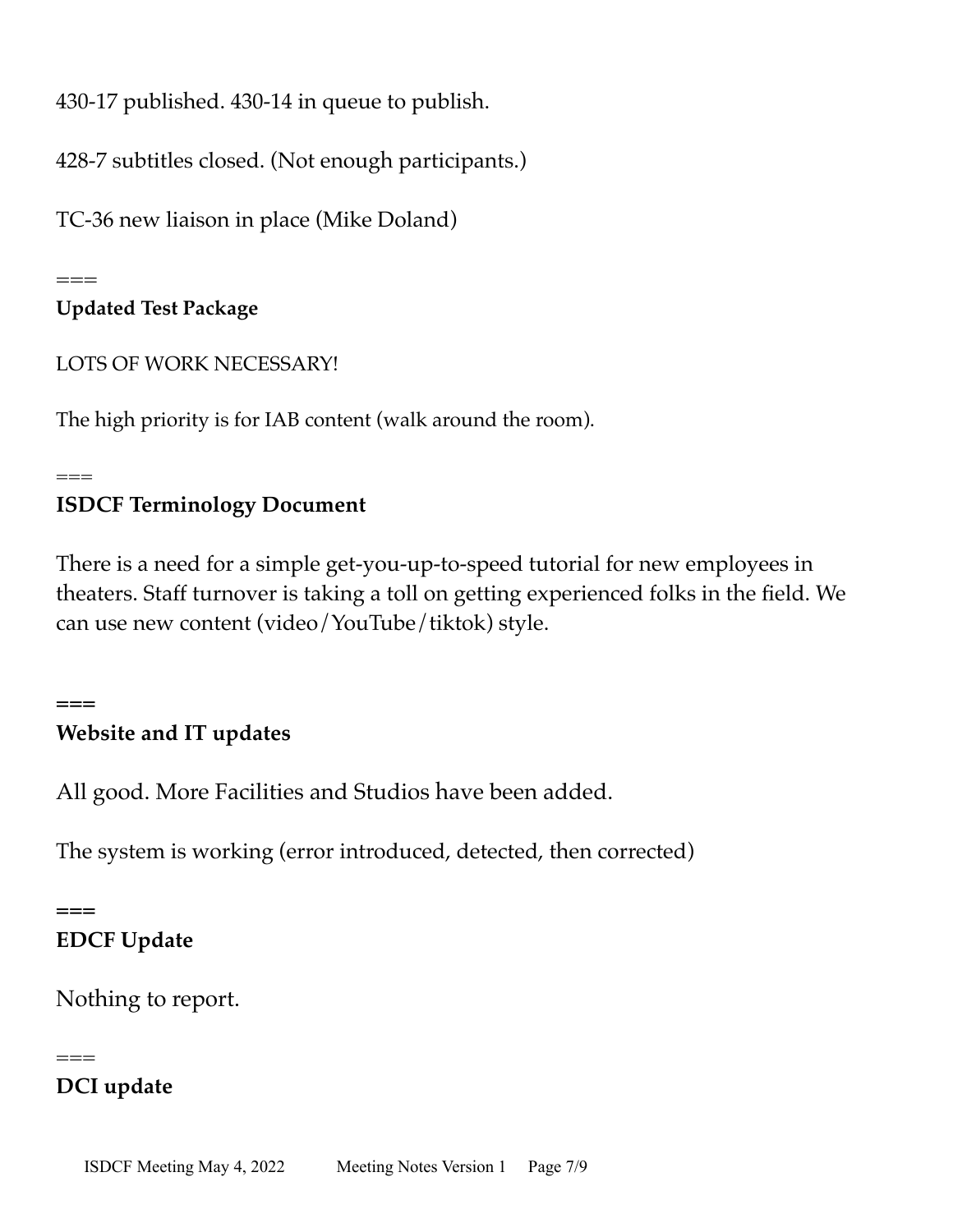Few additional compliant equipment added.

===

#### **Digital Cinema Picture Levels**

On hold.

===

===

===

#### **Vendor report**

Nothing to report.

### **Review of Action Items from last meeting.**

#### **Action Items from March 9, 2022**

- <sup>2</sup>1. Membership Invoices coming for 2022. Join Inter-Society!<https://isdcf.com>\$500 per company per year, \$100 individual membership.
- 2. Update DCNC to show 2-4 characters for language code (from 2-3 characters) done
- 3. Need to have exact limits for bit rate (and how to calculate it) for max bit rates posted to minutes last meeting

Attendance on next page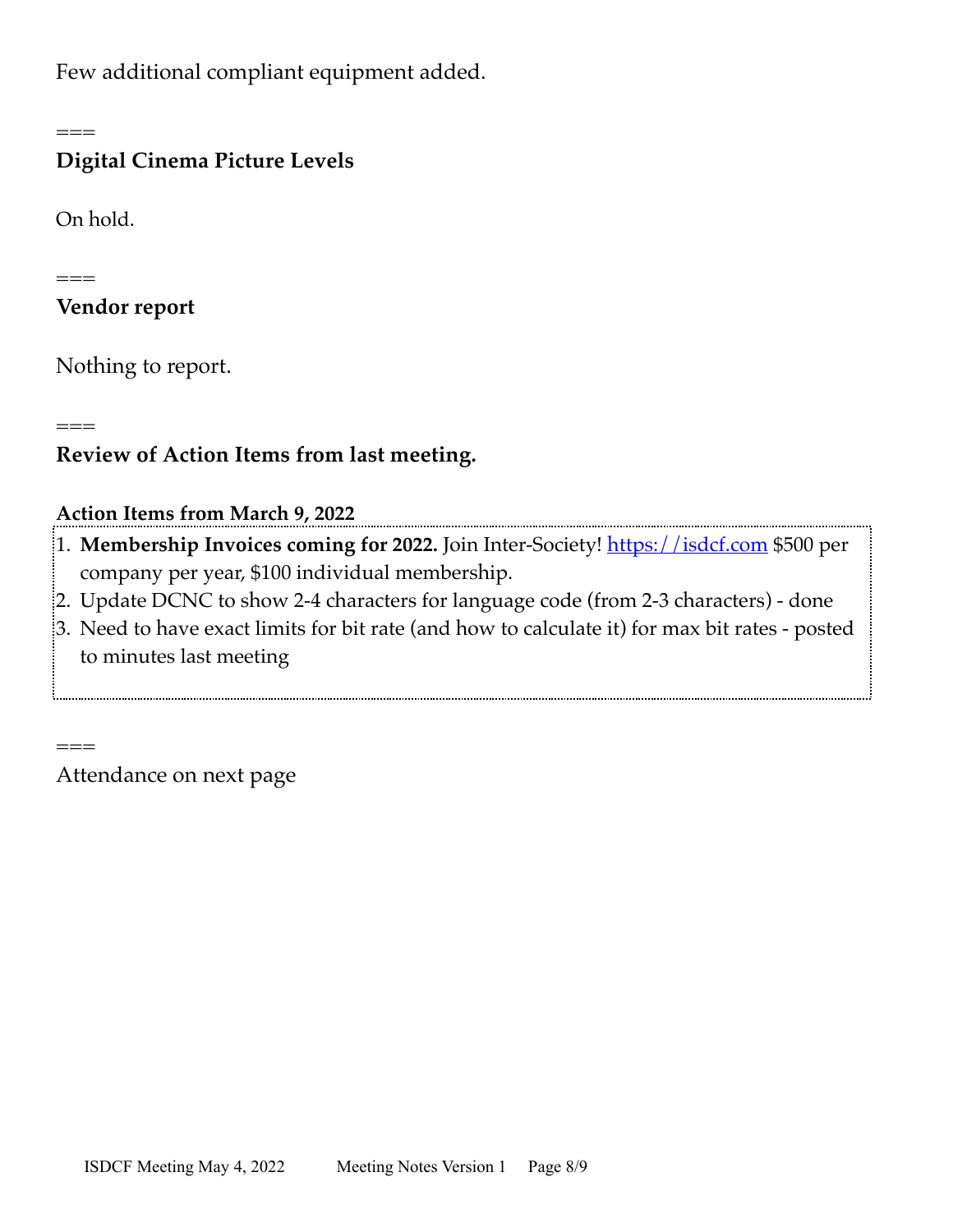Proposed change to language codes for China in the ISDCF / Digital Cinema Naming Convention registry

Overview:

The existing language codes for China do not allow for some of dialects that are possible in China. The change will add new dialect descriptors and the naming for these dialects. This is expected to be used primarily by translation services to accurately describe the dialect.

OLD (Naming Codes remain, the descriptor changes in the new naming)

dcncLanguage: Chinese - Mandarin PRC, dcncTag: CMN,

dcncLanguage: Chinese - Mandarin Simplified, dcncTag: QMS,

dcncLanguage: Chinese - Mandarin Simplified - Singapore, dcncTag: CSSG,

dcncLanguage: Chinese - Mandarin Traditional, dcncTag: CSTW,

dcncLanguage: Chinese - Simplified, dcncTag: ZHS,

dcncLanguage: Chinese - Taiwanese - Min Nan, dcncTag: NAN,

dcncLanguage: Chinese - Traditional, dcncTag: ZHT,

#### NEW:

 dcncLanguage: Chinese - Mandarin, dcncTag: CMN,

 dcncLanguage: Chinese - Mandarin - Simplified, dcncTag: QMS,

 dcncLanguage: Chinese - Mandarin - Simplified - China mainland, dcncTag: CSCN,

 dcncLanguage: Chinese - Mandarin - Simplified - Hong Kong, dcncTag: CSHK,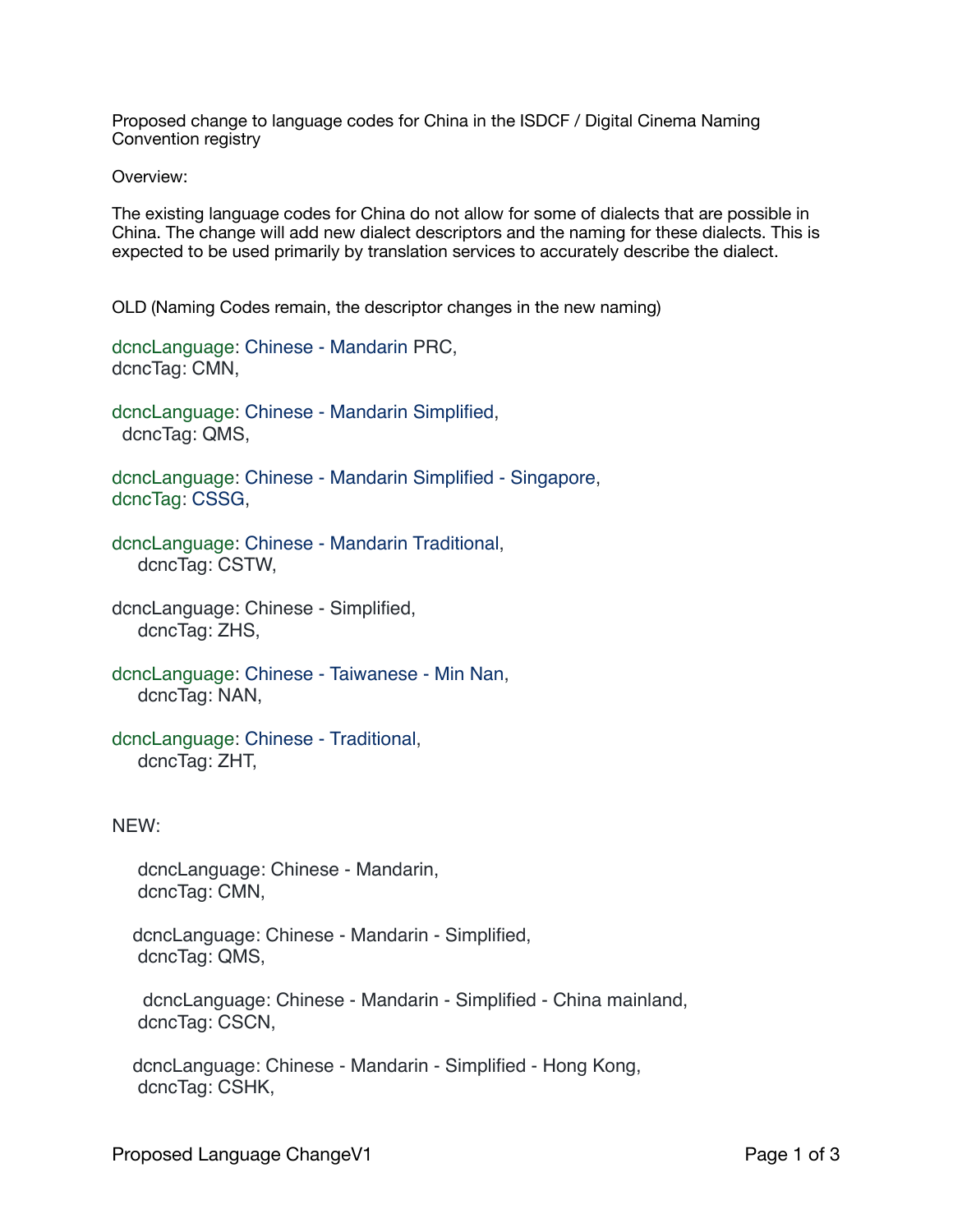dcncLanguage: Chinese - Mandarin - Simplified - Macao, dcncTag: CSMO,

 dcncLanguage: Chinese - Mandarin - Simplified - Malaysia, dcncTag: CSMY,

 dcncLanguage: Chinese - Mandarin - Simplified - Singapore, dcncTag: CSSG,

 dcncLanguage: Chinese - Mandarin - Simplified - Taiwan, dcncTag: CSTW,

 dcncLanguage: Chinese - Mandarin - Taiwan, dcncTag: QTM,

 dcncLanguage: Chinese - Mandarin - Traditional, dcncTag: QMT, dcncLanguage: Chinese - Mandarin - Traditional - China mainland, dcncTag: CTCN, dcncLanguage: Chinese - Mandarin - Traditional - Hong Kong, dcncTag: CTHK,

 dcncLanguage: Chinese - Mandarin - Traditional - Macao, dcncTag: CTMO,

 dcncLanguage: Chinese - Mandarin - Traditional - Malaysia, dcncTag: CTMY,

 dcncLanguage: Chinese - Mandarin - Traditional - Singapore, dcncTag: CTSG,

 dcncLanguage: Chinese - Mandarin - Traditional - Taiwan, dcncTag: CTTW,

 dcncLanguage: Chinese - Min Nan, dcncTag: NAN,

 dcncLanguage: Chinese - Simplified, dcncTag: ZHS,

 dcncLanguage: Chinese - Simplified - China mainland, dcncTag: ZSCN,

 dcncLanguage: Chinese - Simplified - Hong Kong, dcncTag: ZSHK,